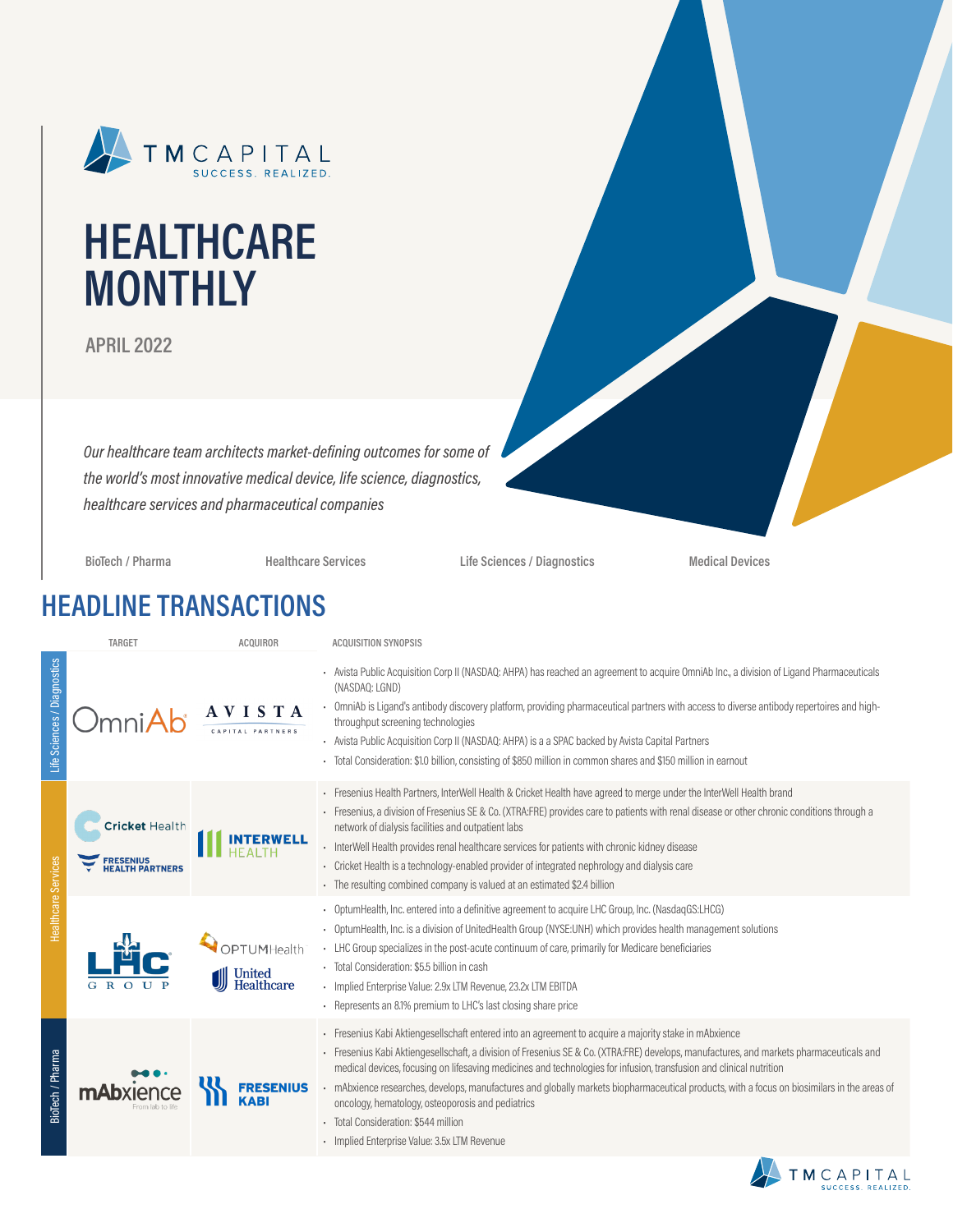# **HEALTHCARE GROWTH & VALUATION TRENDS**



#### **Enterprise Value / LTM Revenue**



#### **Enterprise Value / LTM EBITDA**



#### **LTM Revenue Growth**



#### **LTM Gross and EBITDA Margins\***



\*EBITDA Margins shown as the gray line.



## TMCAPITAL